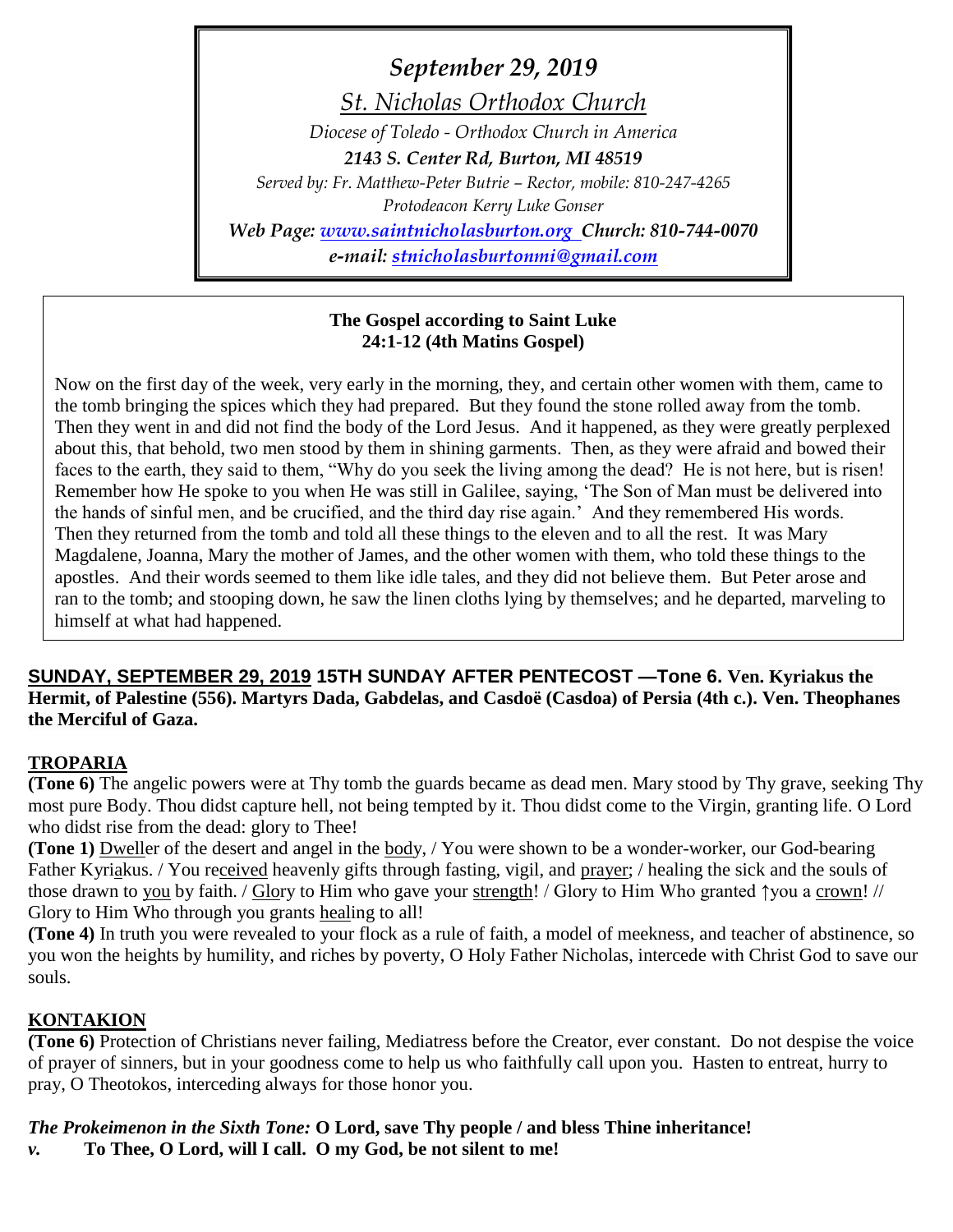**THE READING FROM THE SECOND EPISTLE OF PAUL TO THE CORINTHIANS. (4:6-15)** Brethren: it is the God who commanded light to shine out of darkness, who has shone in our hearts to give the light of the knowledge of the glory of God in the face of Jesus Christ.But we have this treasure in earthen vessels that the excellence of the power may be of God and not of us.We are hard-pressed on every side, yet not crushed; we are perplexed, but not in despair; persecuted, but not forsaken; struck down, but not destroyed – always carrying about in the body the dying of the Lord Jesus, that the life of Jesus also may be manifested in our body.For we who live are always delivered to death for Jesus' sake, that the life of Jesus also may be manifested in our mortal flesh.So then death is working in us, but life in you.And since we have the same spirit of faith, according to what is written, "I believed and therefore I spoke," we also believe and therefore speak, knowing that He who raised up the Lord Jesus will also raise us up with Jesus, and will present us with you. For all things are for your sakes, that grace, having spread through the many, may cause thanksgiving to abound to the glory of God.

### *Alleluia, Tone 6*

*v:* **He who dwells in the shelter of the Most High will abide in the shadow of the heavenly God.** *v:* **He will say to the Lord: "My Protector and my Refuge; my God, in Whom I trust!"**

**THE READING FROM THE HOLY GOSPEL ACCORDING TO LUKE (6:31-36)** At that time, Jesus told His disciples, "As you wish that men would do to you, do so to them. If you love those who love you, what credit is that to you? For even sinners love those who love them. And if you do good to those who do good to you, what credit is that to you? For even sinners do the same. And if you lend to those from whom you hope to receive, what credit is that to you? Even sinners lend to sinners, to receive as much again. But love your enemies, and do good, and lend, expecting nothing in return; and your reward will be great, and you will be sons of the Most High; for he is kind to the ungrateful and the selfish. Be merciful, even as your Father is merciful."

**COMMUNION HYMN** Praise the Lord from the heavens! Praise Him in the highest! Alleluia, Alleluia, Alleluia!

**Saint Kyriakus (September 29)** was born at Corinth to the priest John and his wife Eudokia. Once, when the youth was not yet eighteen years old got onto a ship and went to Jerusalem. After visiting the holy places, Kyriakus dwelt for several months at a monastery not far from Sion in obedience to the igumen Abba Evstorgius. With his blessing, he made his way to the wilderness Lavra of Saint Euthymius the Great (January 20). Saint Euthymius, discerning in the youth great gifts of God, tonsured him into the monastic schema and placed him under the guidance of Saint Gerasimus (March 4), pursuing asceticism at the Jordan in the monastery of Saint Theoctistus.

Saint Gerasimus, seeing the youthfulness of Kyriakus, ordered him to live in the community with the brethren. The young monk easily accomplished the monastic obediences: he prayed fervently, he slept little, he ate food only every other day, nourishing himself with bread and water.

After the death of Saint Gerasimus, the twenty-seven-year-old Kyriakus returned to the Lavra of Saint Euthymius, but he was no longer among the living. Saint Kyriakus asked for a solitary cell and there he pursued asceticism in silence, communicating only with the monk Thomas. But soon Thomas was sent to Alexandria where he was consecrated bishop, and Saint Kyriakus spent ten years in total silence. At 37 years of age he was ordained to the diaconate. After several years, Saint Kyriakus was ordained priest and chosen canonarch and did this obedience for eighteen years. Saint Kyriakus spent thirty years at the monastery of Saint Chariton.

Strict fasting and total lack of evil distinguished Saint Kyriakus even among the ascetics of the Lavra. In his cell each night he read the Psalter, interrupting the reading only to go to church at midnight. The ascetic slept very little. When the monk reached seventy years of age, he went to the Natoufa wilderness taking with him his disciple John.

In the desert the hermits fed themselves only with bitter herbs, which through the prayer of Saint Kyriakus was rendered edible. After five years one of the inhabitants found out about the ascetics and brought to them his demonpossessed son, and Saint Kyriakus healed him. From that time many people began to approach the monk with their needs, but he sought complete solitude and fled to the Rouva wilderness, where he dwelt five years more. But the sick and those afflicted by demons came to him in this wilderness, and the saint healed them all with the Sign of the Cross and by anointing them with oil.

At his 80th year of life Saint Kyriakus fled to the hidden Sousakim wilderness, where two dried up streams passed by. According to Tradition, the holy Prophet David brought Sousakim to attention: "Thou hast dried up the rivers of Etham" (Ps 73/74:15). After seven years, brethren of the Souka monastery came to him, beseeching his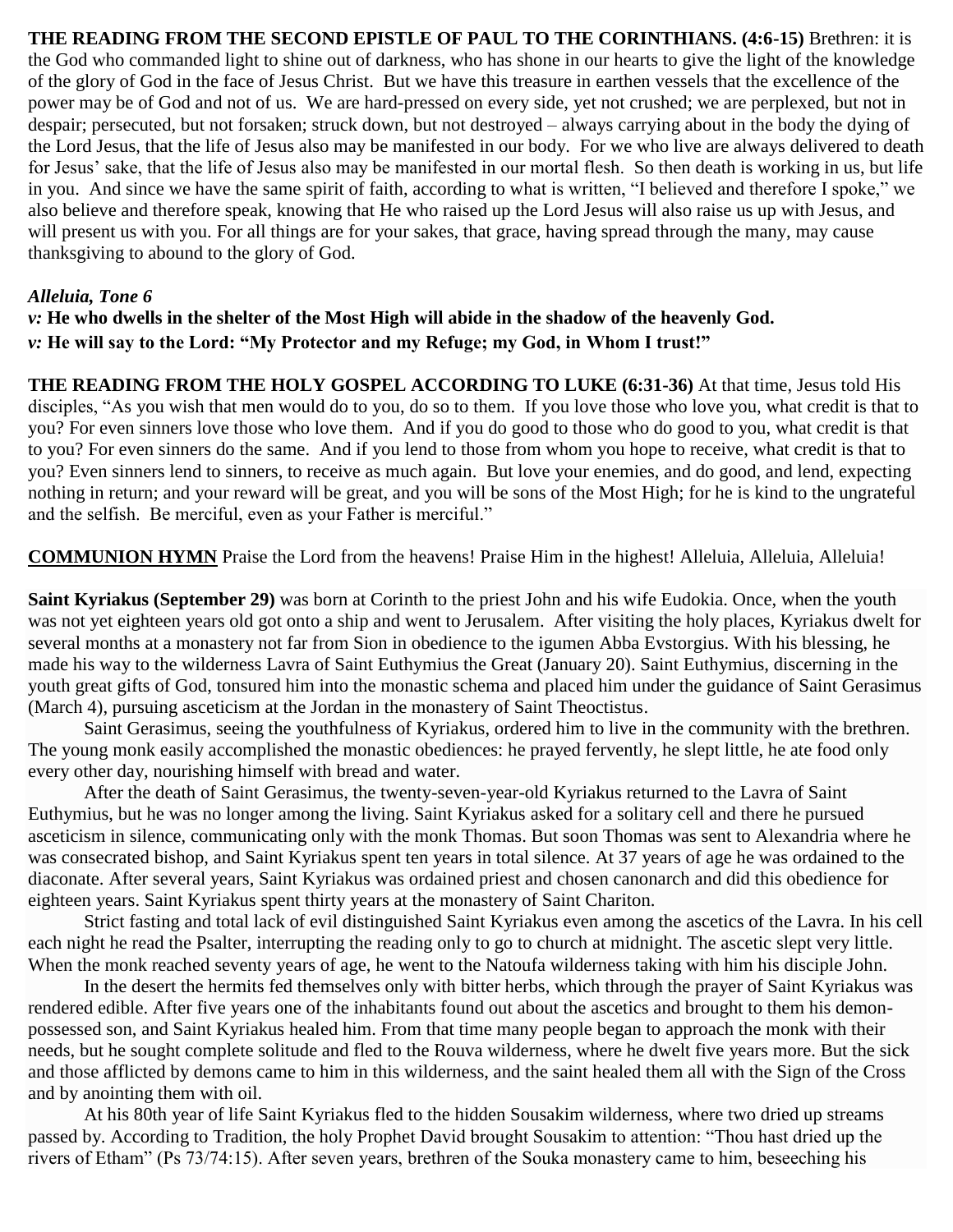spiritual help during a period of debilitating hunger and illness, which God permitted. They implored Saint Kyriakus to return to the monastery, and he settled in a cave, in which Saint Chariton had once lived.

At the age of ninety-nine, Saint Kyriakus again went off to Susakim and lived there with his disciple John. In the wilderness a huge lion waited on Saint Kyriakus, protecting him from robbers, but it did not bother wandering brethren and it ate from the monk's hand.

Once in the heat of summer, all the water in the hollow of a rock dried up, where the ascetics had stored water during the winter, and there was no other source of water. Saint Kyriakus prayed, and rain fell, filling the pit with water.

For the two years before his death Saint Kyriakus returned to the monastery and again settled into the cave of Saint Chariton. Until the end of his life the righteous Elder preserved his courage, and prayed with fervor. He was never idle, either he prayed, or he worked. Before his death Saint Kyriakus summoned the brethren and blessed them all. He quietly fell asleep in the Lord, having lived 109 years. [www.oca.org](http://www.oca.org/)

September 29, 2019

# **CANDLE INTENTIONS FOR THE HEALTH AND BLESSINGS OF**  Phil Brown Good healing after surgery~blessings Dorothy Goodman Health for Connie, Phil Brown, Mary, Angelo & Helen Popoff Angelo & Christine Mary, Angelo, Helen & Alex **Alex** Alex **Alex Alex Alex Alex & Magda Popoff** Fr. Tom, Fr. Paul, Fr. Joe, Fr. Anthony, Matushka Rose Marie, Joan, Peggy, Bob, Angelo, Christine, Dorothy, Peter, Anna, Alex, Irene, Allen, Deborah, Susan, Luba, Kosta, Stojan, Mira, Bosa, Christopher, Allison, Jeanette, Nicholas, Margaret, Joseph, Ted, Marlene, Gladys, my family and friends Joe Tome Special Intention Joe Tome Feodosiy, Oleg, Irina, Nikolay, Galina & Nikolay Irina Sivergina **CANDLE INTENTIONS FOR BLESSED REPOSE** Blessed Repose to our sweet grandson Andrew on his  $5^{th}$  birthday Sept.  $25^{th}$  Baba & Dedo Blessed Repose for Tom Branoff (40 days) Dennis & Eileen Blessed Repose for Tom Branoff (40 days) Angelo & Christine Rose Goodman~Blessed Repose Steve, Dennis, Eileen & Ben Peter Popoff Alex & Magda Popoff Adelaida, Vitaliy, Galina, Nikolay, Vasiliy, Andrey, Ekaterina, Ekaterina, Yuliya, Feodosiy & newly reposed Nikolay Irina Sivergina Irina Sivergina Rose Goodman & Cheryl Ellis (40 days) Blessed Repose~Memory Eternal Dorothy Goodman

Themyana Brown (27 yrs. Sept. 27, 1992) Blessed Repose~Memory Eternal Dorothy Goodman

# **ETERNAL LIGHT AT THE ALTAR**

Health & blessings~Angelo Popoff for a successful surgery & healing and continued healing for Mary Popoff Helen Popoff

းသည် ပည်နိုင် သည် ပည်နိုင် သည် ပည်နိုင် သည် ပည်နိုင် သည် ပည်နိုင် သည် ပည်နိုင် သည် ပည်နိုင် သည်

**WELCOME** to all our friends and visitors. Please join us in our fellowship hall.

**COFFEE, DONUTS & DESSERTS** are provided today by the Goodman family in memory of Rose Goodman & Cheryl Ellis (40 days).

**KONEVETS QUARTET** 65 people attended the concert on September 17. God bless everyone who baked, made food for the Archbishop and Quartet, set-up, cleaned-up, and spread the word and fliers to invite people to attend. **Please mark your calendars for the 2020 concert which will be Tuesday, September 15 at 6:30 pm. The Quartet will sing the Slavonic Divine Liturgy on Wednesday, September 16 at 9:30 am.**

# <u>ထို့က တစ္ဆိုးဝ တစ္ဆိုးဝ တစ္ဆိုးဝ တစ္ဆိုးဝ တစ္ဆိုးဝ တစ္ဆိုးဝ တစ္ဆိုးဝ တစ္ဆိုးဝ တစ္ဆိုးဝ တစ္ဆိုးဝ တစ္ဆိုးဝ</u>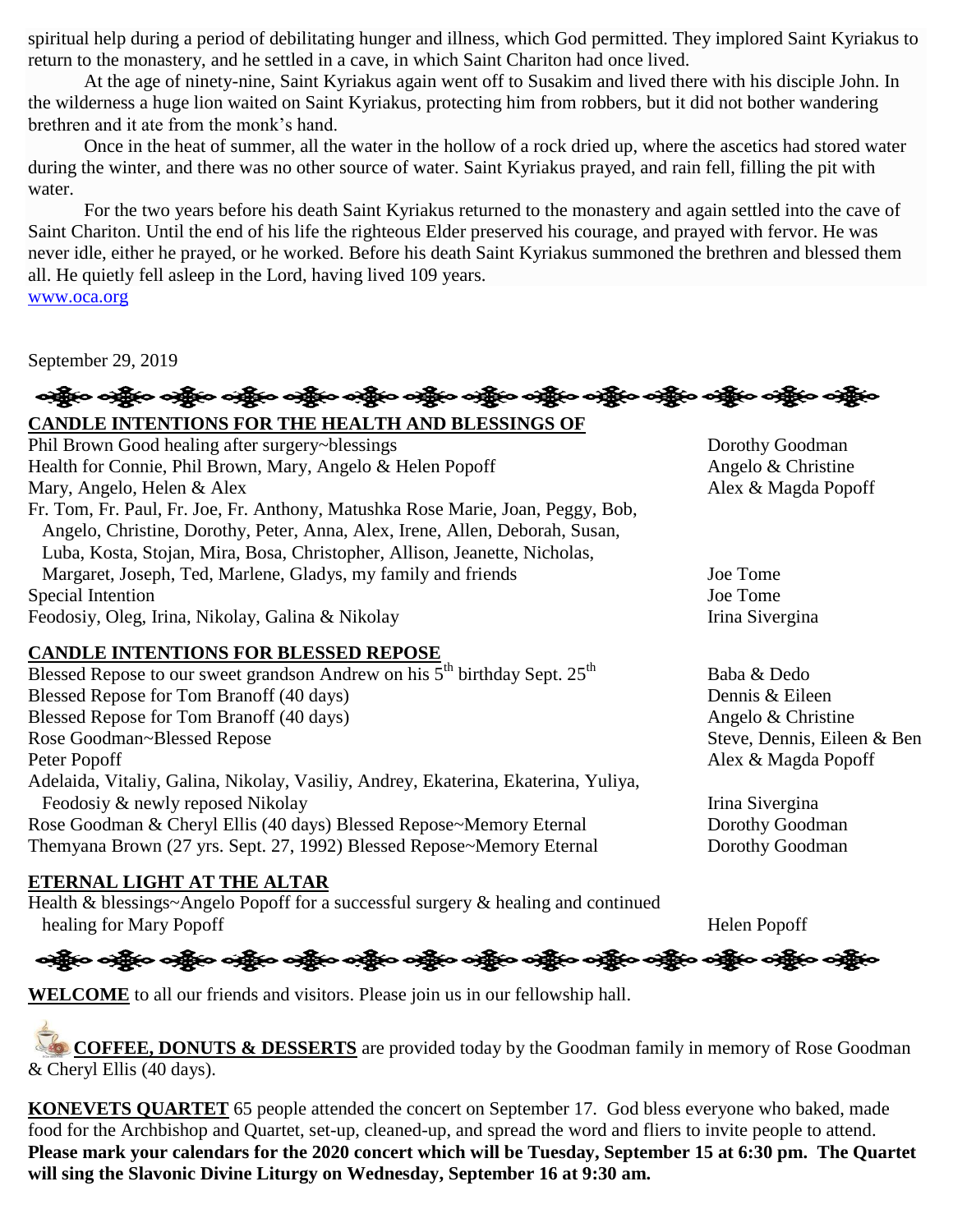## **PROSFORA FOR DIVINE LITURGY** God bless everyone who baked!

**ORTHODOX WOMEN 27th ANNUAL RETREAT** October 4, 5 & 6 at the Holy Dormition Monastery.

**DIOCESAN CONFERENCE DINNER** is on Saturday, October 5<sup>th</sup> at Goeglein's Homestead Banquet Hall, 7311 Maysville Rd., Fort Wayne, IN, 46815. Guest price for tickets are \$25 per person. To R.S.V.P. call 260-484-2277 or email [deacon@stnicholasonline.org](mailto:deacon@stnicholasonline.org)

**COFFE HOUR** volunteers are needed. There is a signup sheet outside the kitchen window. Please commit to helping out so we can continue having this social time together.

### **NEW KIOSK ITEMS**

**THE MODERN DOMAKINKA** An English-language Macedonian magazine is available on the kiosk table for \$17 each. This beautiful magazine by Adela Spirovska from Australia has lives of the saints, recipes, & crafts.

**"EARLY CHRISTIAN FATHERS"** is also available on the kiosk table for \$7.25 each.

**THE ANNUAL ELECTION** will take place on Sunday, November 3<sup>rd</sup>. As of today the nominees for parish council are: Mary Abu-Aita, Paul Brayan, Phil Brown, Ian Price, Bob Steiner.

If your name is listed above and you do not wish to run for the parish council OR if you would like to nominate someone, please call the parish office at 810-744-0070.

# **OUR CHARITY MINISTRIES**

**NORTH END SOUP KITCHEN** October 3<sup>rd</sup> 9 am-1 pm. Please join us as we minister to Christ in our neighbors. There is a signup sheet in the narthex.

**HOPE IN A BOX** is collecting toothpaste & toothbrushes for the month of October. Place the items in the blue box in the hall. Catholic Charities Community Closet will distribute the items.

**FOOD DRIVE** Place non-perishable food items in the other blue box in the hall.

**SOCKTOBER!** During Socktober we encourage donations of warms socks of all sorts. We will also begin distributing coats and winter gear in October. Their Warming Center opens on Monday, December 2, with their annual Warming Center Blessing event on Friday, December 6 at 11 am in the Center for Hope Dining Room. Everyone is welcome.

**GOD BLESS** all of you who remembered my birthday with cards, gifts, and prayers. *Fr. Matthew*

### **REMEMBER US ON FACEBOOK** at www.facebook.com/stnicholasburton.

| <b>Weekly Schedule:</b>                       |                                                          |  |
|-----------------------------------------------|----------------------------------------------------------|--|
| <b>Today</b>                                  | 40 day Parastas for Rose Goodman & Cheryl Ellis          |  |
| <b>Monday, Sept 30</b>                        | Fr. Matthew in Toledo                                    |  |
| Tuesday, Oct 1<br>$9:30$ am                   | <b>PROTECTION OF THE MOTHER OF GOD</b><br>Divine Liturgy |  |
| <b>Wednesday, Oct 2</b><br>$11:30 \text{ am}$ | No Divine Liturgy<br><b>Adult Ed Class</b>               |  |
| Thursday, Oct 3                               |                                                          |  |

9 am-1 pm North End Soup Kitchen